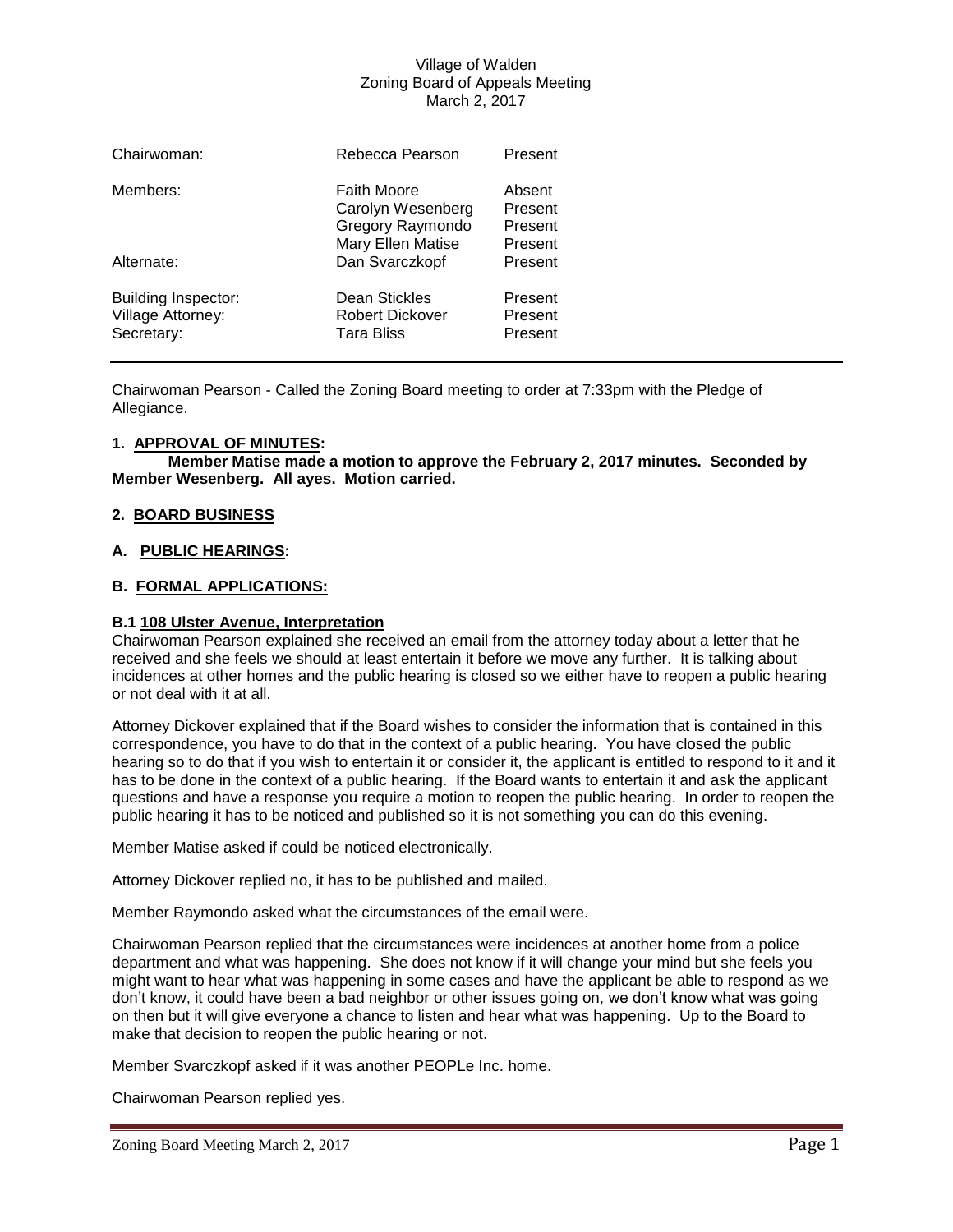Attorney Dickover explained that it would require 3 members to vote yes to reopen the hearing.

Chairwoman Pearson stated we would do a roll call vote. She further explained that this comes under the first public hearing so we need to do something before April  $5<sup>th</sup>$  so we have to come together before our next meeting and be sensitive to time as well.

Attorney Dickover explained that if the public hearing is reopened his opinion is that it would restart the clock another 62 days from the closure. He would not urge you to do that he feels the applicant is entitled to a prompt resolution of this matter. His opinion is that it should be done expeditiously and not delay it any further.

Chairwoman Pearson asked if this was the piece of information that everyone wants to hear, would we want to call in other people such as the Mayor, Village Manager, the Police Chief from our situation; would that be something we would consider at that time.

Attorney Dickover replied that he thinks you have to decide if you are going to reopen the hearing you need to decide what is going to come from that and how it is going to be handled. You have subpoena power if it is required to call in the Village Manager who provided this information to us, so be it. You may do that or subpoena others who might have that information. He thinks we should share it with the applicant if you are going to in fact open this hearing so they have a reasonable opportunity to respond to the concern.

#### **Member Raymondo made a motion to reopen the public hearing for 108 Ulster Avenue, Interpretation. Seconded by Member Wesenberg.**

|                 | Roll call vote: Chairwoman: Rebecca Pearson | Yes           |
|-----------------|---------------------------------------------|---------------|
| <b>Members:</b> | <b>Carolyn Wesenberg</b>                    | Yes           |
|                 | <b>Mary Ellen Matise</b>                    | Yes           |
|                 | <b>Greg Raymondo</b>                        | Yes           |
|                 | <b>Faith Moore</b>                          | <b>Absent</b> |
| Alternate:      | Dan Svarczkopf                              | No            |
|                 | 4 Ayes, 1 No, Motion Carried                |               |
|                 |                                             |               |

Chairwoman asked everyone's availability for the hearing.

Attorney Dickover asked if we can get publication in time for next Thursday.

Building Inspector Stickles stated it would have to be the Record.

Secretary Bliss stated it oftentimes takes about 2-3 days to get into the Record, which might not be until Monday.

Rebecca Valk, Attorney of the law firm Mackey, Butts, & Wise LLP representing the applicant, noted that for public officer's law if a meeting is scheduled for less than 7 days, which technically we are now less than 7 days, it's as much notice as practical, so publication in the paper is not as essential.

Attorney Dickover responded that publication if we have time to do it is still required.

Ms. Valk replied that if it is practical, but she doesn't think it has to be done by Saturday, is her point.

Attorney Dickover stated that he would say in response to that is it would be at your risk, whatever may come from this, if some was to challenge the notice, it would be at your risk to not adhere to it. That is why he is advising the Board to try to get the publication so you don't have to deal with that.

Ms. Valk replied that she is prepared to take that risk given the source of the information and is prepared to address that given the notice that was given well in advance of the original hearing. She is prepared to address that risk.

Zoning Board Meeting March 2, 2017 Page 2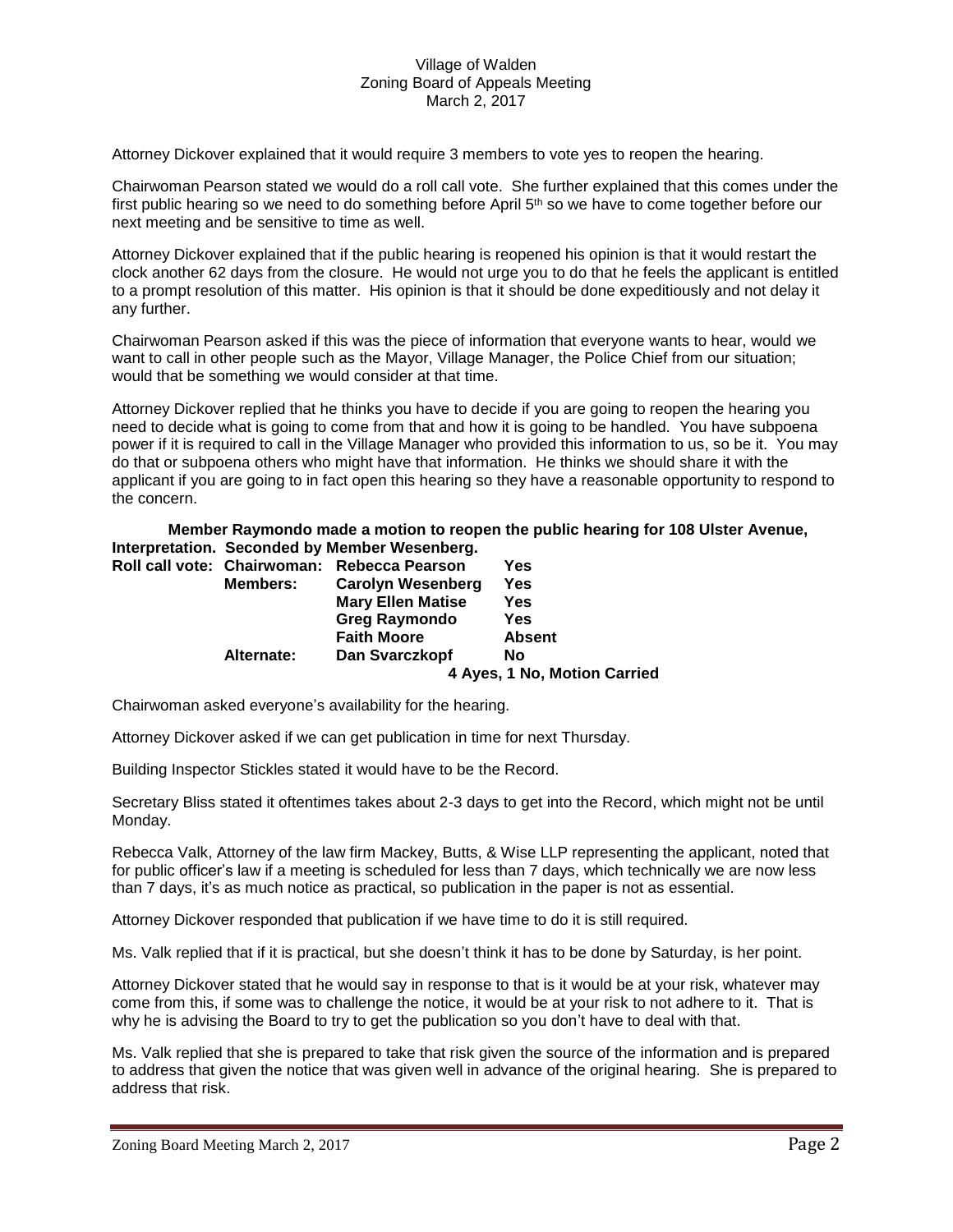Attorney Dickover stated that we can get a notice prepared first thing in the morning.

Building Inspector Stickles stated he can send it first thing, but he is not sure of when they will print it.

Secretary Bliss stated that the sooner you send it the more likely they will get it in sooner, probably Monday or Tuesday at the latest, but you won't know until tomorrow. Wallkill Valley Times would only give one day notice.

Member Svarczkopf added that if we aren't sure if Member Moore will be back, and he can't be there on Thursday, then we don't have a quorum.

Chairwoman Pearson replied we would be good. So we are saying we are not going to do it because of the posting even if the applicant is fine with that.

Attorney Dickover replied he would prefer to see you pick the next available date to do the posting.

Chairwoman asked about March 13<sup>th</sup>.

Ms. Valk stated that unfortunately her client who would need to respond to the allegations that have been brought at the last minute against her client is the one who has the information to challenge them and he is not available that date.

Chairwoman Pearson asked about the 14<sup>th</sup> or the 15<sup>th</sup>.

Building Inspector Stickles replied the 15<sup>th</sup> is a Planning Board meeting.

Chairwoman Pearson asked if they had a large agenda, perhaps they can do after the Planning Board meeting maybe at 8:30pm.

Building Inspector Stickles replied it would be a light agenda.

Attorney Dickover stated that he would suggest 8pm as they haven't had a long meeting in a long time.

All agreed.

### **Member Wesenberg made a motion to set a public hearing for 108 Ulster Avenue, Interpretation on Wednesday, March 15, 2017 at 8pm or as soon thereafter as the matter could be heard. Seconded by Member Raymondo. All ayes. Motion carried.**

Ms. Valk asked for a copy of the information to be given to her this evening.

Chairwoman Pearson replied she did not have an extra copy but that we can get her one.

Ms. Valk asked if one could be emailed first thing in the morning so that she can begin if there is going to be witnesses we would like to have our own witnesses prepared.

Chairwoman Pearson stated we wanted to talk about that with witnesses and having the person who wrote the letter and do we need to go with that and have them come before us and have more information.

Attorney Dickover replied that he felt people that have the information should be here and ready to speak to it.

Chairwoman Pearson stated it talks about fiscal stress on the Village and the Police Department so it would behoove us to have the Police Chief here. We should also have that on record if that's the letter that is written.

Attorney Dickover stated that he would think probably the Police Chief and Village Manager. We would make an inquiry and if they require a subpoena he will present one for your signature. If not we could ask them to be here at that time.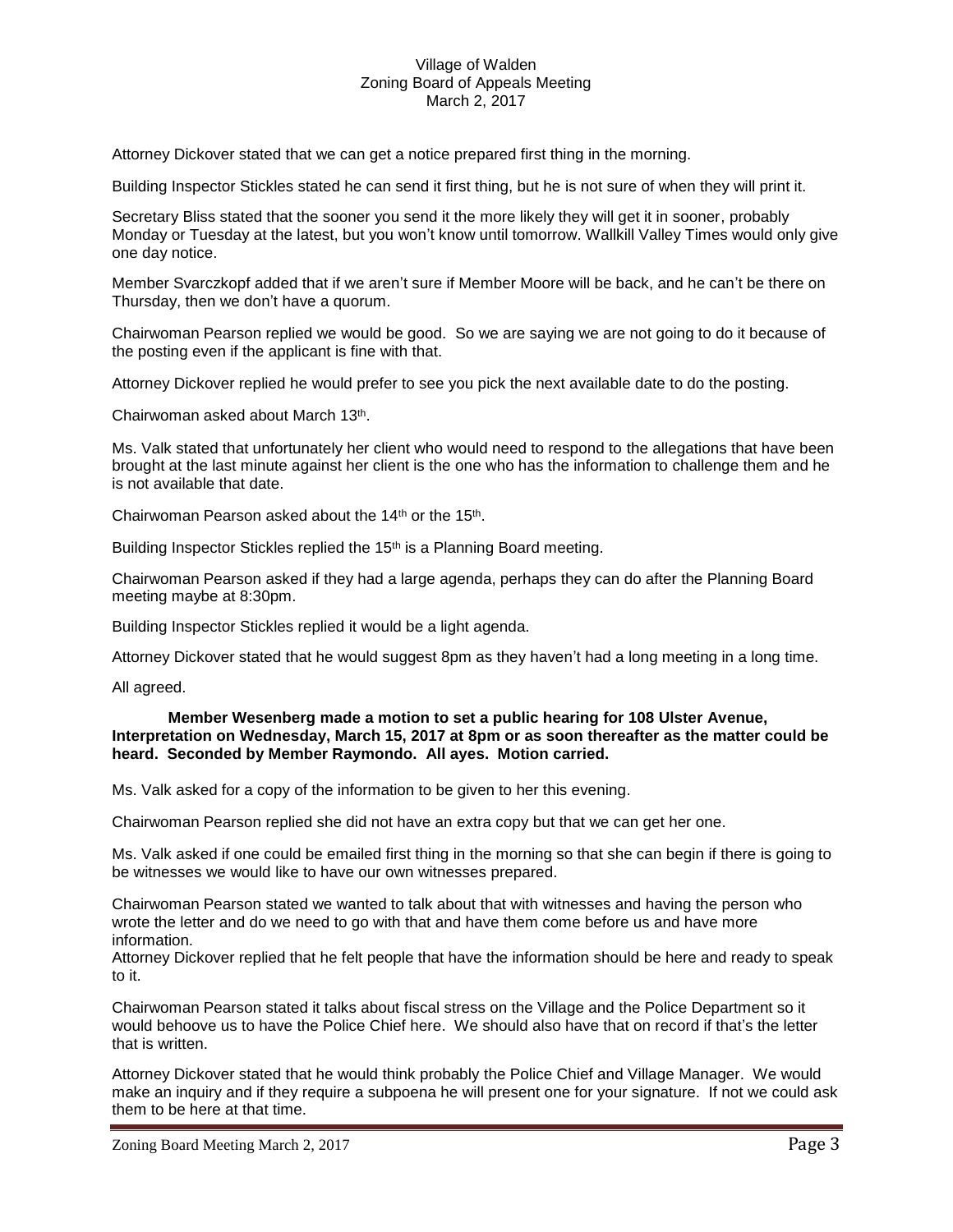Chairwoman Pearson asked if they are not able to be here someone else like a Sergeant could come.

Attorney Dickover stated that someone who has the information from the entity.

Ms. Valk asked if she would have the ability to cross examine these witnesses.

Attorney Dickover replied we will deal with that when the time comes.

Ms. Valk stated that she anticipates given the information you are alluding to that it would be something she would be prepared to do that evening.

Attorney Dickover asked if the Board has received any other information on this that you want to discuss with yourselves this evening or do you want to proceed with this other piece of information first.

Chairwoman Pearson asked if the Board could go into attorney client on this part of it or not; on what we received from you.

Attorney Dickover replied that he didn't think that would be appropriate at this time. He stated that if the Board wished to adjourn for an attorney client session if you wished to discuss the laws as it applies to the application, certainly the applicant has put some legal issues in front of us and if you have questions about that we can adjourn for an attorney client session.

Chairwoman Pearson stated she would like that to know how it applies to this case as an attorney client session.

Member Raymondo asked about the letter from the insurance company.

Chairwoman Pearson clarified the notice of claim; we are not sure where that is right now so that's still in this mix.

**Member Matise made a motion to enter into an attorney client session to discuss the law as it applies to this case for 108 Ulster Avenue, Interpretation. Seconded by Member Raymondo. All ayes. Motion carried.**

**Member Svarczkopf made a motion to close the attorney client session. Seconded by Member Raymondo. All ayes. Motion carried.**

**Member Raymondo made a motion to reconvene the regular meeting. Seconded by member Svarczkopf. All ayes. Motion carried.**

## **B.2 160 Old Orange Avenue request for extension**

Chairwoman Pearson explained that the applicant, Mr. Oni-Eseleh, asked for an extension, did everyone get the letter.

Building Inspector Stickles stated that he is getting his maps ready to go before the Planning Board first so he has asked for a four month extension.

**Member Svarczkopf made a motion to adjourn the hearing for 160 Old Orange Avenue; Area Variance until the July 2017. Seconded by Member Wesenberg. All ayes. Motion carried.**

## **C. DISCUSSION ITEMS:** None

## **D. INFORMATION ITEMS:**

Chairwoman Pearson reminded everyone to get their trainings in by April.

## **E. CORRESPONDENCE:** None